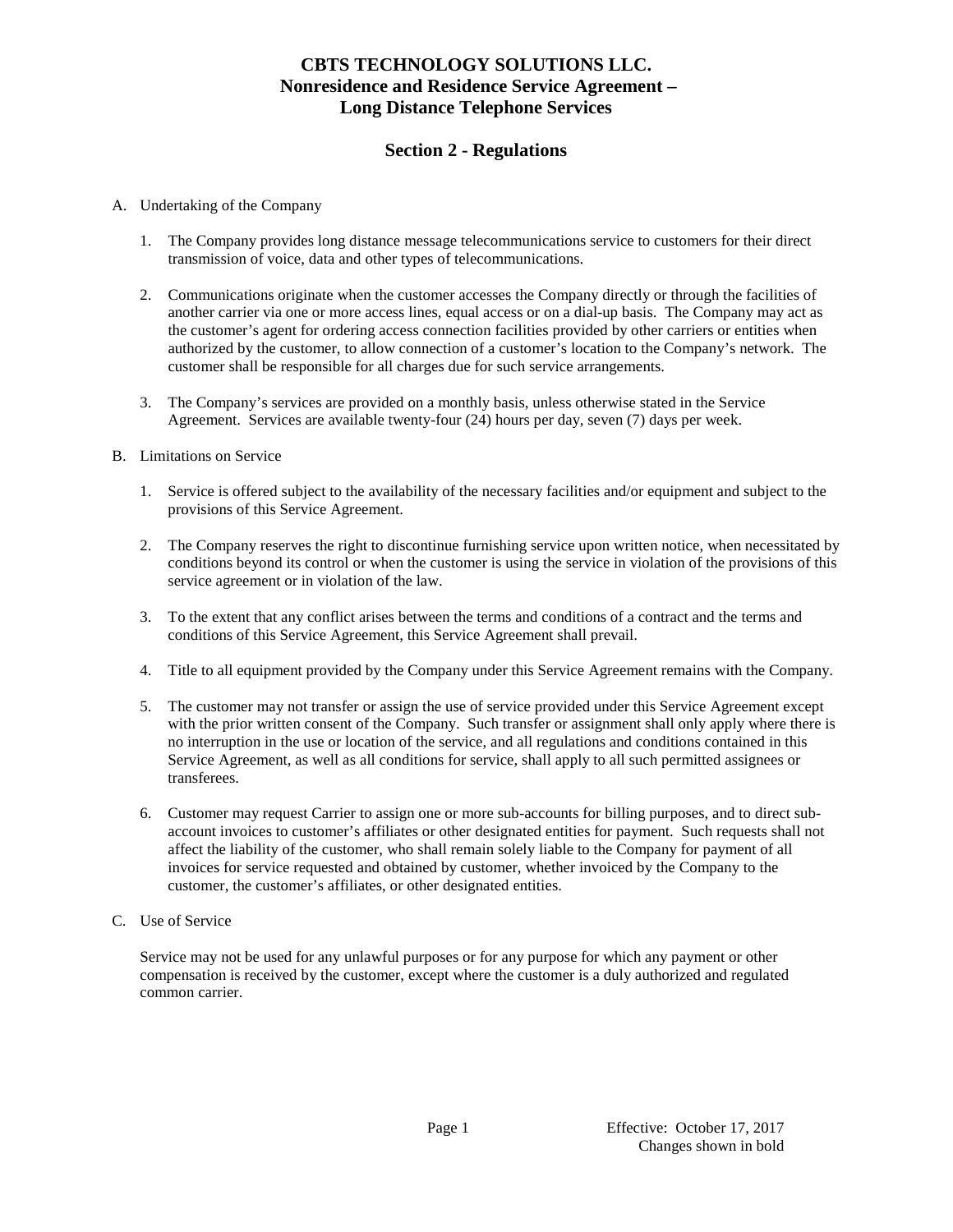# **Section 2 - Regulations**

### D. Limitation of Liability

- 1. In view of the fact that the customer has exclusive control of its communications over the facilities furnished by the Company, and other uses for which facilities may be furnished by the Company, and because of the unavoidableness of errors incident to the services and to the use of such facilities of the Company, the services and facilities furnished by the Company are subject to the regulations and limitations specified herein.
- 2. The Company's failure to provide or maintain facilities under this Service Agreement shall be excused by labor difficulties, governmental orders, civil commotions, acts of God and other circumstances beyond the Company's reasonable control, subject to the interruption allowance provisions under this Service Agreement.
- 3. Defacement of premises No liability shall attach to the Company by reason of any defacement or damage to the customer's premises resulting from the existence of the Company's equipment or facilities on such premises, or by the installation or removal thereof, when such defacement or damage is not the result of the negligence of the Company or its employees.
- 4. Indemnification The Company's liability, if any, for its gross negligence or willful misconduct is not limited by this Service Agreement. With respect to any other claim or suit by a customer or by any others, the customer indemnifies and saves harmless the Company against claims, losses or suits for injury to or death of any person, or damage to any property which arises from the use, placement or presence of the Company's equipment, facilities and associated wiring of the customer's premises and further the customer indemnifies and saves harmless the Company against claims for libel, slander, invasion of privacy or the infringement of copyright arising directly or indirectly from the material transmitted over the facilities of the Company or the use thereof by the customer; against claims for infringement of patents arising from combining with or using in connection with, facilities furnished by the Company and apparatus, equipment and systems provided by the customer; and against all other claims arising out of any act or omission of the customer in connection with the services or facilities provided by the Company. No agents or employees of other carriers shall be deemed to be agents or employees of the Company.
- 5. The Company's liability, if any, for its gross negligence or willful misconduct is not limited by this Service Agreement. With respect to any other claim or suit, by a customer or any others, for damages arising out of mistakes, omissions, interruptions, delays or errors, or defects in transmission occurring in the course of furnishing service hereunder, the Company's liability, if any, shall not exceed an amount equivalent to the proportionate charge to the customer for the period of service during which such mistake, omission, interruption, delay, error, or defect in transmission or service occurs and continues. This liability shall be in addition to any amounts that may otherwise be due to the customer under this Service Agreement as an allowance for interruptions. However, any such mistakes, omission, interruptions, delays, errors, or defects in transmission or service which are caused or contributed to by the negligence or willful act of the customer, or authorized user, or joint user, or which arise from the use of customer provided facilities or equipment shall not result in the imposition of any liability whatsoever upon the Company.
- 6. The Company shall not be liable for any damages, including usage charges, that the customer may incur as a result of the unauthorized use of authorization codes or communications equipment. The unauthorized use of communications equipment includes, but is not limited to, the placement of calls from the customer's premises, and the placement of calls through equipment controlled and/or provided by the customer, that are transmitted over the Company's network without the authorization of the customer. The customer shall be fully liable for all such usage charges.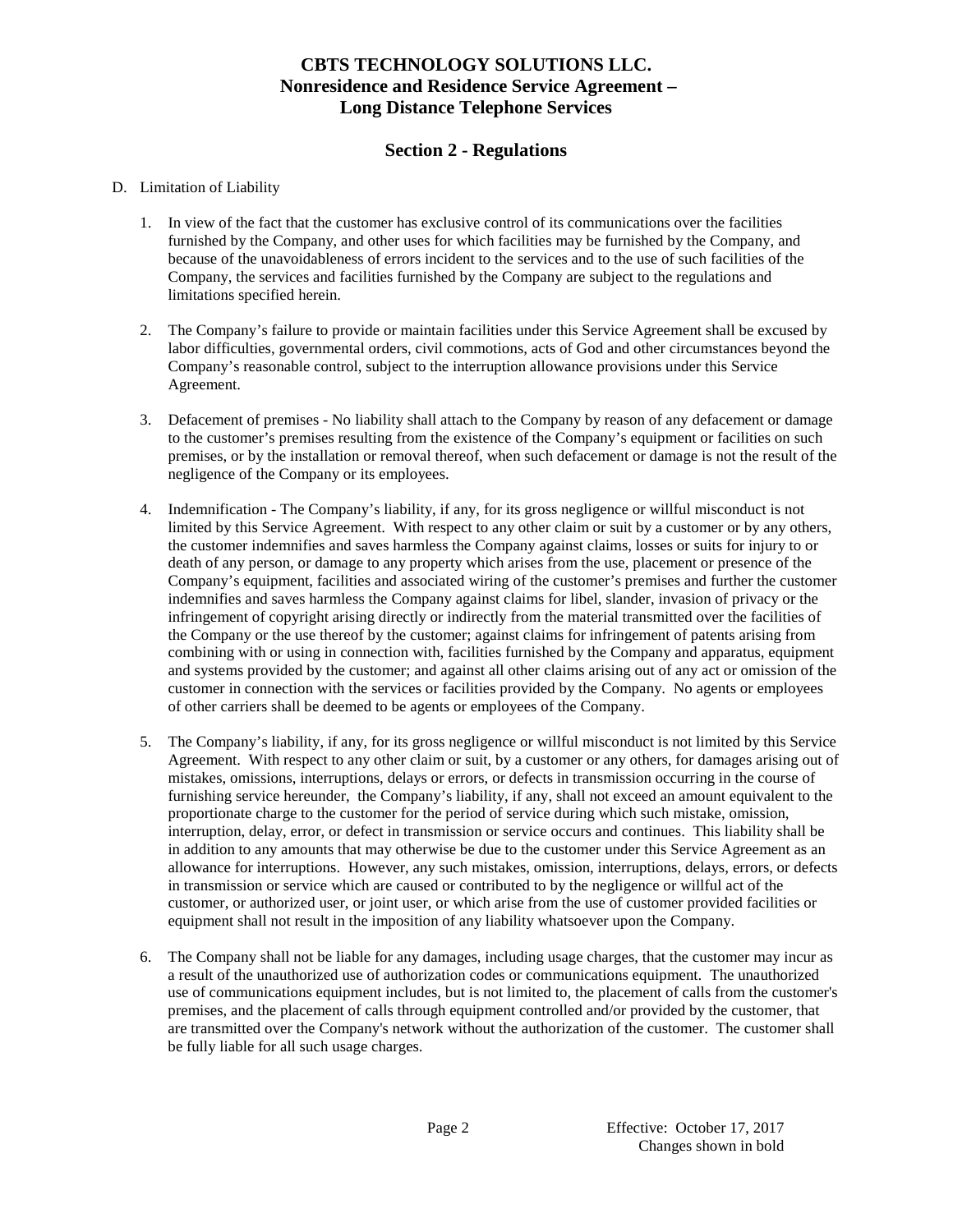# **Section 2 - Regulations**

### E. Interruption of Service

- 1. If a customer's service is interrupted other than by the negligence or willful act of the customer, and it remains out of order for eight normal working hours or longer after access to the premises is made available and after being reported to be out of order, appropriate adjustments or refunds shall be made to the customer. The amount of adjustment or refund shall be determined on the basis of the known period of interruption, generally beginning from the time the service interruption is first reported. The refund to the customer shall be a pro rata part of the monthly recurring charges (but not for per minute or per call charges) for the period of days and that portion of the service facilities rendered useless or inoperative. The refund may be accomplished by a credit on a subsequent bill for the service.
- 2. A credit allowance for interruptions of service which are not due to the Company's testing or adjusting, to the negligence of the customer, or to the failure of the channels, equipment, and/or communications systems provided by the customer, are subject to the general liability provisions set forth herein. It shall be the obligation of the customer to notify the carrier of any interruption in service. Before giving such notice, the customer shall ascertain that the trouble is not being caused by any action or omission by or within the customer's control and is not in wiring or equipment connected to the carrier terminal.
- 3. Credit Allowance

Credit for failure of service or equipment will be allowed only when failure is caused by or occurs in equipment owned, provided and billed for, by the Company.

- a. Credit allowances for failure of service or equipment starts when the customer notifies the Company of the failure or when the Company becomes aware of the failure and ceases when the operation has been restored and an attempt has been made to notify the customer.
- b. The customer shall notify the Company of failures of service or equipment and make reasonable attempts to ascertain that the failure is not caused by the customer or in wiring or equipment connected to the terminal.
- c. Only those portions of the service or equipment operation disabled will be credited. No credit allowances will be made for:
	- 1. Interruptions of service resulting from the Company performing routine maintenance;
	- 2. Interruptions of service for implementation of a customer order for a change in the service;
	- 3. Interruption caused by the negligence of the customer or an authorized user;
	- 4. Interruptions of service because of the failure of service or equipment due to the customer or authorized user provided facilities.
- 4. Cancellation by Customer

If a customer orders services requiring special equipment and/or facilities dedicated to the customer's use and then cancels its order before the service begins, before a completion of the minimum period mutually agreed upon by the customer and the Company, a charge will be made to the customer for the nonrecoverable portions of expenditures or liabilities incurred expressly on behalf of the customer by the Company and not fully reimbursed by installation and monthly charges. If, based on such an order, any construction has either begun or been completed, but no such services provided, the non-recoverable cost of such construction shall be borne by the customer.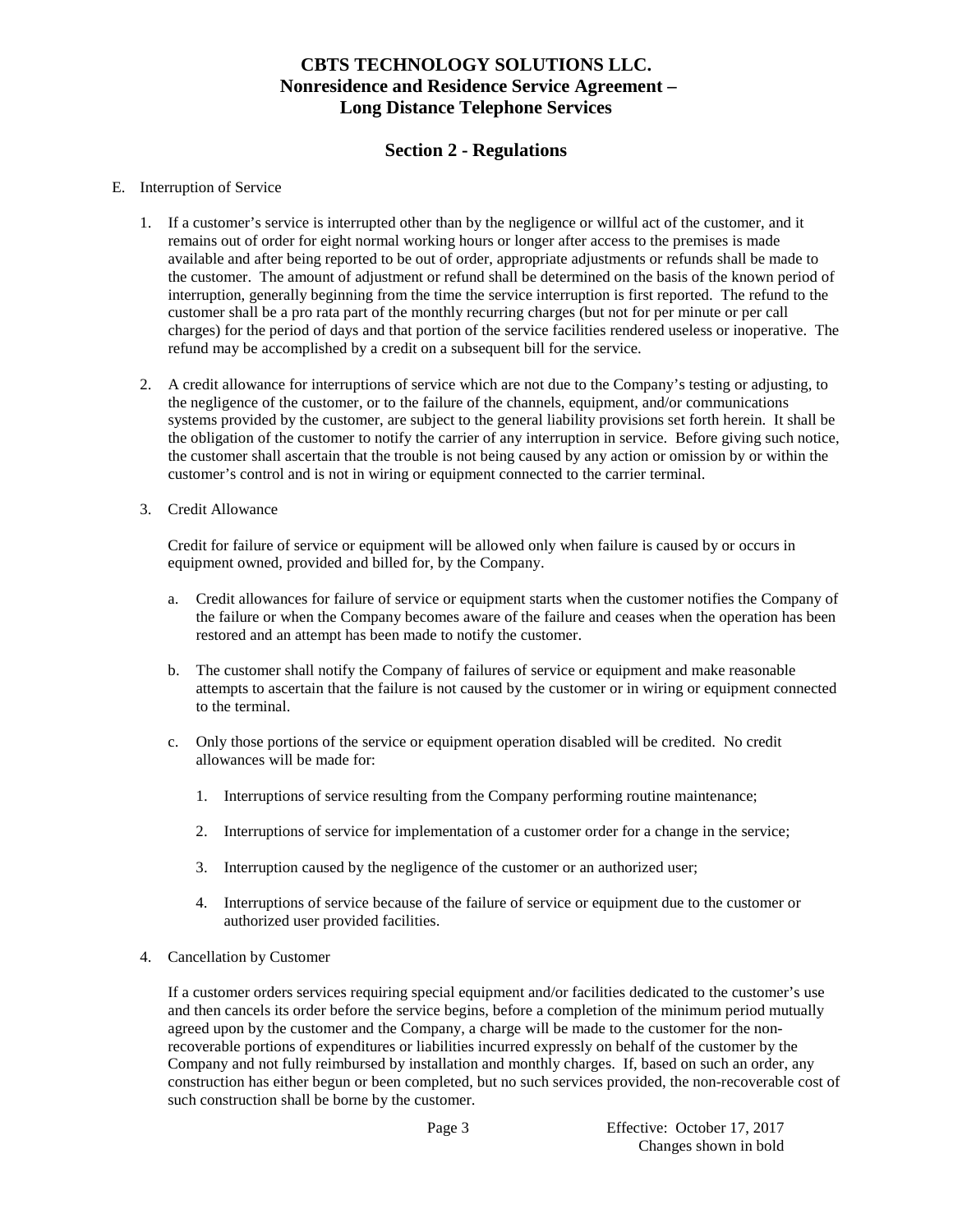## **Section 2 - Regulations**

#### F. Restoration of Service

The use and restoration of service in emergencies shall be in accordance with the Part 64, Sub-part D of the Federal Communications Commission's Rules and Regulations which specifies the priority system for such activities.

#### G. Customer Responsibility

- 1. All customers assume general responsibilities in connection with the provisions and use of the Company's service. When facilities, equipment, and/or communication systems provided by others are connected to the Company's facilities, the customer assumes additional responsibilities. All customers are responsible for the following:
	- a. The customer is responsible for placing orders for service, paying all charges for service rendered by the Company and complying with all of the Company's regulations governing the service. The customer is also responsible for assuring that its users comply with regulations.
	- b. When placing an order for service, the customer must provide:
		- 1. The names and addresses of the persons responsible for the payment of service charges, and
		- 2. The names, telephone numbers, and addresses of the customer contact persons.
	- c. The customer must pay the Company for the replacement or repair of the Company's equipment when the damage results from:
		- 1. The negligence or willful act of the customer or user;
		- 2. Improper use of service; and
		- 3. Any use of equipment or service provided by others.
	- d. After receipt of payment for the damages, the Company will cooperate with the customer in prosecuting a claim against any third party causing damage.
- 2. Upon reasonable notice, the equipment provided by the Company shall be made available for such tests and adjustments as may be necessary to maintain them in satisfactory condition. No interruption allowance will be granted for the time during which such tests and adjustments are made.
- 3. Deposits

The Company may, in order to safeguard its interests, require an applicant or a customer to make a suitable deposit to be held by the Company as a guarantee of the payment of charges. With respect to BLES, such deposit will be in accordance 4901:1-6-12 O.A.C. The fact that a deposit has been made in no way relieves the applicant or customer from complying with the Company's regulations concerning advance payments and the prompt payment of bills on presentation. When the contract is terminated, the amount of the deposit and any accrued interest as required by law is credited to the customer's account and any credit balance which may remain is refunded. The Company will review annually each active account for which a deposit is being held and will refund the deposit plus accrued interest as required by law for qualified customers in the form of a check or credit.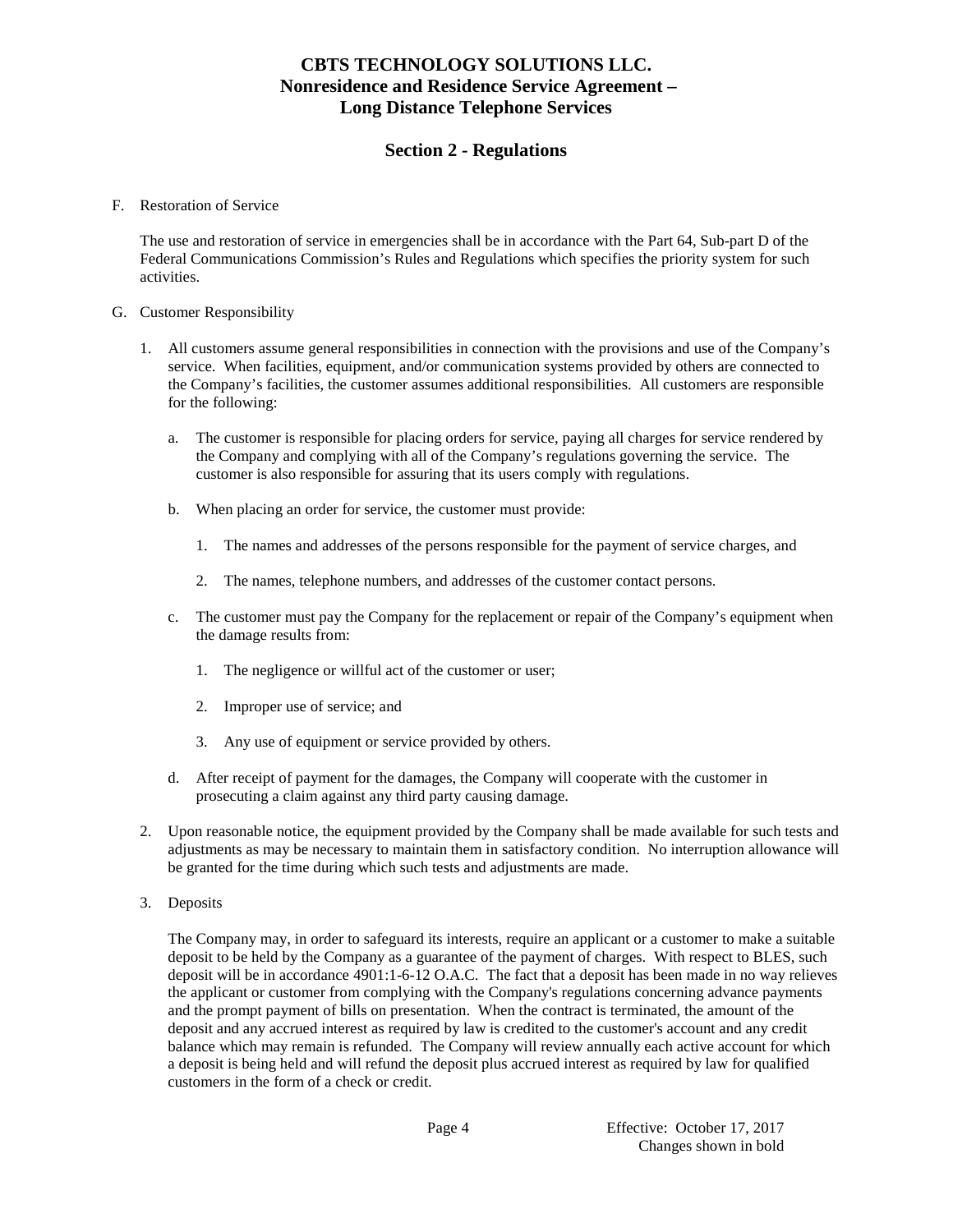### **Section 2 - Regulations**

4. Payment and Charges for Services

Charges for service are applied on a recurring and nonrecurring basis. Service is provided and billed on a monthly basis. Service continues to be provided until disconnection is requested by the customer in writing, or until canceled by the Company pursuant to this Service Agreement. **When service ends the monthly service fee will not be prorated on the final, partial month of service.**

a. Payment of Charges

Payment will be due upon receipt of the statement. A payment is considered delinquent thirty (30) days after rendition of the bill. A bill is considered rendered when deposited in the U.S. Mail for delivery to customer's last known address.

- 1. The customer is responsible for payment of all charges for service furnished to the customer. Charges based on actual usage during a month will be billed monthly in arrears. All fixed monthly and nonrecurring charges for services ordered will be billed monthly in advance.
- 2. Service may be denied or discontinued by the Company for non-payment of past due or delinquent amounts due the Company. Restoration of service will be subject to all applicable installation charges. Disconnection may not occur before thirty (30) days from invoice and the Company must give five (5) days written notice before any disconnection can occur.
- b. All service provided to the same customer, regardless of the tariff or service agreement under which the service is provided, is considered one service for payment purposes. All service may be disconnected for non-payment even though payment is current for service provided under one or more tariffs or service agreements.
- c. Late Payment Charge

Customers will be charged a late payment penalty in the amount of **2.0%** per month on all delinquent amounts owed to the Company.

5. Application of Rates

The rates for service are those in effect for the period that service is furnished.

- H. Responsibility of the Company
	- 1. Calculation of Credit Allowance, when service is interrupted the credit allowance will be computed on the following basis.
		- a. No credit shall be allowed for an interruption of less than two hours.
		- b. The customer shall be credited for an interruption of two hours or major fraction thereof that the interruption continues.
		- c. Where there has been an outage, and a minimum usage charge applies, and the customer fails to meet the minimum usage, a credit shall be applied against that minimum. The credit shall equal 1/360th of the monthly minimum charges associated with the portion of service disabled for each period of two hours or major fraction thereof that the interruption continues.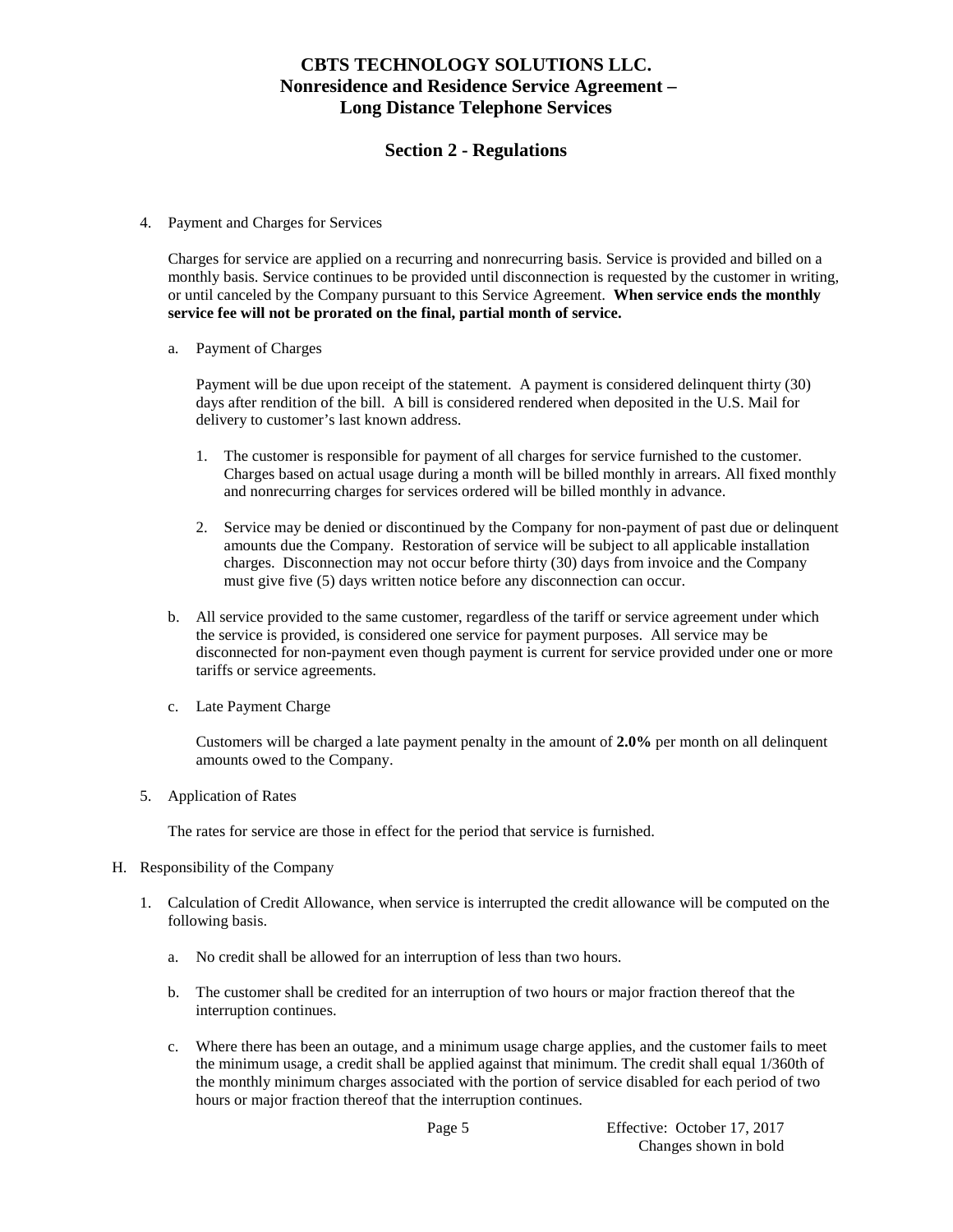### **Section 2 - Regulations**

- H. Responsibility of the Company (Continued)
	- 2. Disconnection of Service by the Company
		- a. Upon seven (7) days written notice, the company may discontinue service or cancel an application for service without incurring any liability for non-payment of any sum due to the Company for service for more than thirty days beyond the date of rendition of the bill for such service**.**
		- b. Upon five (5) days written notice, the Company may discontinue service or cancel an application for service without incurring any liability for any of the following reasons:
			- 1. Violation of any regulation governing the service under this Service Agreement;
			- 2. Violation of any law, rule, or regulation of an government authority having jurisdiction over the service; or
			- 3. The Company is prohibited from furnishing services by order of a court or other government authority having jurisdiction.
			- 4. Abandonment of the service;
			- 5. Impersonation of another with fraudulent intent;
			- 6. Use of service in such a way as to impair or interfere with the service of other subscribers; such improper use includes, but is not limited to, the use of service by a subscriber or with his permission in connection with a plan or contrivance to secure a large volume of telephone calls, to be directed to such subscriber at or about the same time which may result in preventing, obstructing, or delaying the service of others.
			- 7. Abuse or fraudulent use of service; such abuse or fraudulent use includes:
				- a. The use of service or facilities of the Company to transmit a message or to locate a person or otherwise to give or obtain information, without payment of the charge applicable for the service;
				- b. The obtaining, or attempting to obtain, or assisting another to obtain or to attempt to obtain, message telecommunications service by rearranging, tampering with, or making connection with any facilities of the Company, or by any trick, scheme, false representation, or false credit devise, or by or through any other fraudulent means or devise whatsoever, with intent to avoid the payment, in whole or in part, of the regular charge for such service.
			- 8. The Company may without notice terminate the subscriber's contract and/or disconnect the service upon:
				- a. An emergency may threaten the health or safety of a person, or the local service provider's distribution system. If service is disconnected, the company shall act promptly to restore service as soon as possible;
				- b. Customer uses equipment is such a manner as to adversely affect the Company's equipment or service to others, or the safety of the company's employees or subscribers;
				- c. A subscriber tampers with facilities or equipment owned by the telecommunications provider.

Page 6 Effective: October 17, 2017 Changes shown in bold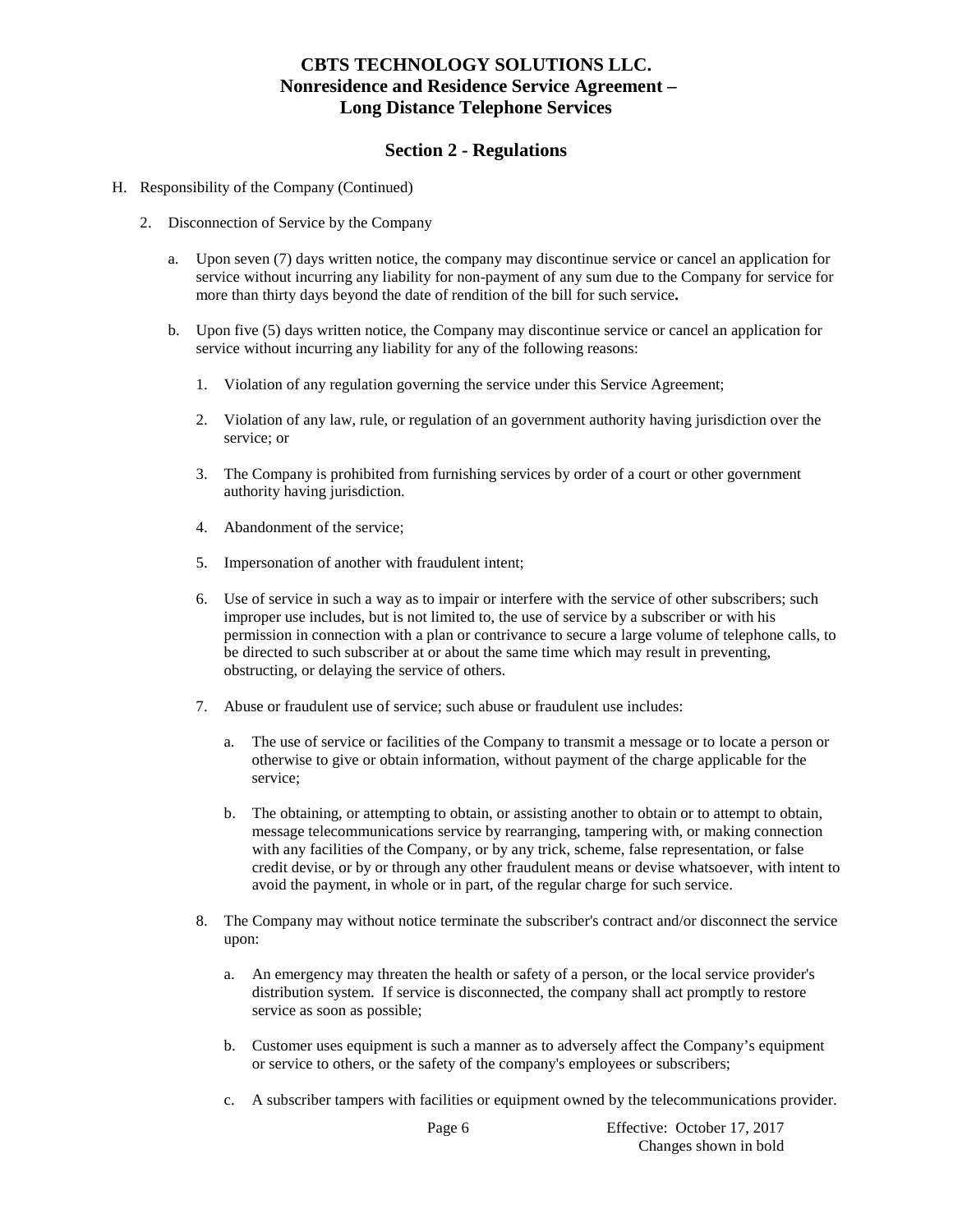## **Section 2 - Regulations**

### H. Responsibility of the Company (Continued)

**3**. Insufficient Fund Checks

Customers will be charged \$25.00 on all checks issued to the Company which are returned due to insufficient funds. At the discretion of the Company, the insufficient funds check charge may be waived under appropriate circumstances (e.g. a bank error).

### I. Taxes and Fees

- 1. All state and local taxes (e.g., gross receipts tax, sales tax, municipal utilities tax) are not included in the rates under this Service Agreement, but shall be listed as separate line items on the customer's bill.
- 2. To the extent that a municipality, other political subdivision or local agency of government, or commission imposes and collects from the Company a gross receipts tax, occupation tax, license tax, permit fee, franchise fee, or regulatory fee, such taxes and fees shall, as allowed by law, be billed pro rata to the customer receiving service from the Company within the territorial limits of such municipality, other political subdivision or local agency of government.
- 3. Service shall not be subject to taxes for a given taxing jurisdiction if the customer provides the Company with written verification, acceptable to the Company and to the relevant taxing jurisdiction, that the customer has been granted a tax exemption.
- 4. The Company may adjust its rates or impose additional rates on its customer to recover amounts it is required by governmental or quasi-governmental authorities to collect from or pay to others. The Company may also adjust its rates or impose additional rates to cover the administrative cost of collecting such charges or paying compensation to other entities. Examples of such programs include, but are not limited to, the Universal Service Fund (USF), the Presubscribed Interexchange Carrier Charge (PICC), and compensation to pay telephone service providers for the use of their pay telephones to access the Company's services.

### J. Toll Blocking

- 1. Toll providers or Local Exchange Carriers acting on the behalf of toll providers, subject to billing and collection agreements, may otherwise "universally" block access to all toll providers for nonpayment of regulated toll charges, so long as the blocked customer is not, thereby, denied the right to select, through a presubscribed interexchange change (PIC) mechanism, any such subsequent toll provider who is obligated to provide such service under the terms of the PUCO's selective access policy.
- 2. Blocking of a customer's access to toll provider for nonpayment of toll charges shall be made in accordance with the rules as specified in this Service Agreement as well as the rules stated in the Ohio Minimum Service Standards contained in the Administrative Code of Rules and Regulations.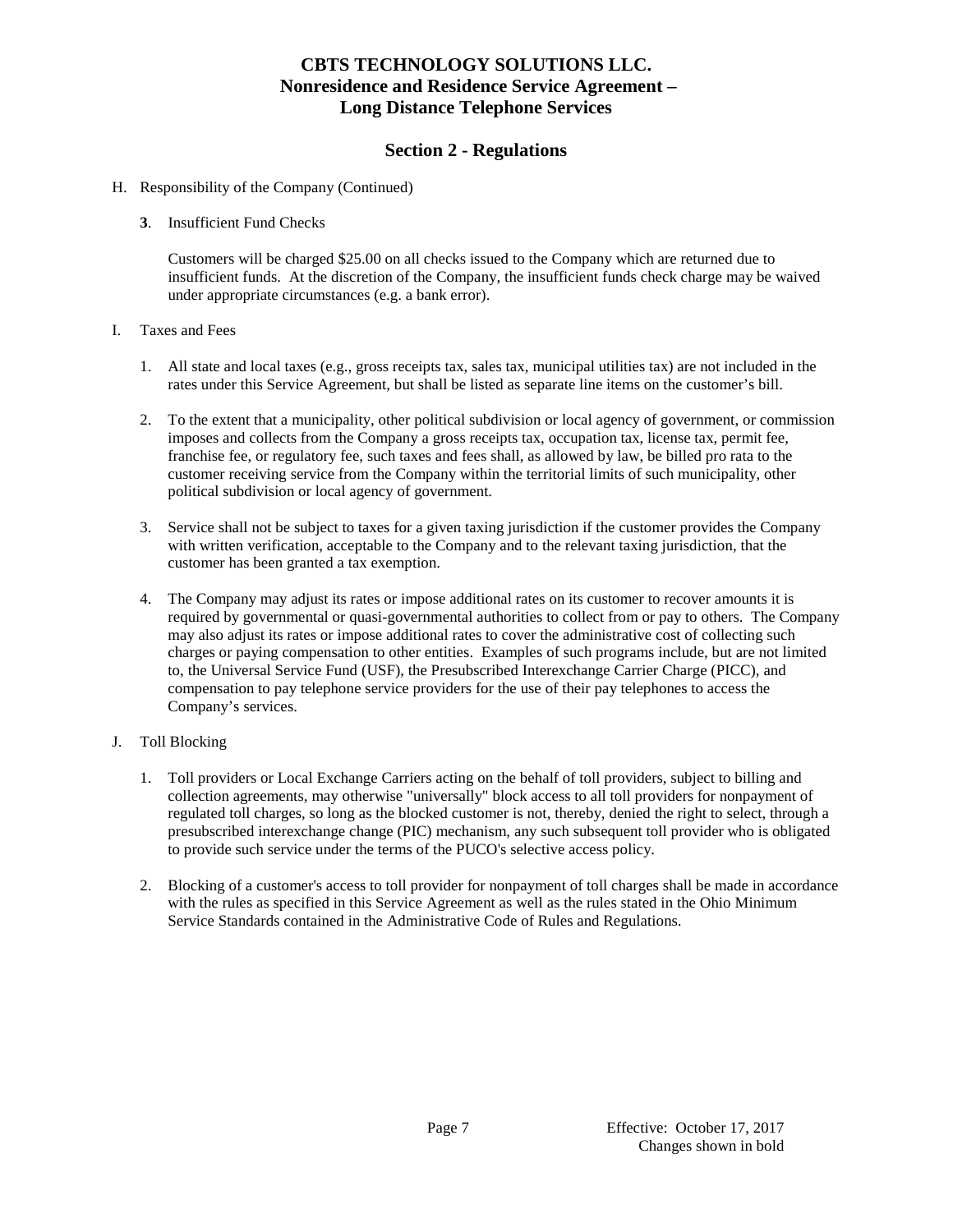## **Section 2 - Regulations**

### K. Toll Limitation

CBAD may establish credit limits for new and existing residential customers based upon credit scores assigned by a commercial credit-reporting agency, or based upon the customers' payment history. Customers may request this service as a means of limiting their toll. Additionally CBAD or the Local Telephone Company on behalf of CBAD may implement Toll Limitation on its own, in order to limit its risk in regard to uncollectible accounts. Toll Limitation service is generally instituted in lieu of a deposit.

CBAD will inform customers when they place an order for new service if they are placed on Toll Limitation. When a customer is placed on Toll Limitation, at their own discretion or by CBAD, a letter will be sent to them outlining the specifics of Toll Limitation. Also, when a customer reaches a threshold limit of toll conversation minutes, a message will be played to that customer when they attempt to place their next toll call. This message will state that they have reached a threshold number of minutes and have only a certain number of available minutes before Toll Limitation is activated on their account. They will also be directed to contact CBAD if they have any questions.

Toll Limitation service will limit customers to eight hundred (800) minutes of unpaid toll usage. The 800 minutes of toll usage limitation is based on actual usage, not just usage that has already appeared on the customer's bill. The 800 minutes of usage consists of toll usage that is provided by CBAD.

Customers will be blocked from initiating toll calls after hanging up on a call that carries them past 800 minutes of accumulated unpaid toll minutes. Once blocked, customers will not be able to begin making toll calls again until they have paid the full amount of toll charges owed.

Customers subject to Toll Limitation implemented by CBAD or by the local telephone company on behalf of CBAD may pay a deposit instead of having their toll access limited. In such case, the amount of the deposit will be based on a minimum of 800 minutes of toll usage per month.

### L. Timing of Calls

- 1. The customer's monthly usage charges for the Company service are based upon the total number of minutes the customer uses and the service options to which the customer subscribes. Chargeable time begins when the connection is established between the calling station and the called station or PBX. Chargeable time ends when the either party hangs up. If the called station hangs up but the calling station does not, chargeable time ends when the connection is released by automatic timing equipment within the telecommunications network.
- 2. No charges apply if a call is not completed.

### M. Usage Charges and Billing Increments

- 1. Usage charges are determined by the time of day rate periods and minutes of use within each rate period. The rate period is determined by the time and day of call origination at the customer's location.
- 2. Unless specifically stated in the product description, usage is billed in six (6**0**) second increments.
- N. Start of Billing

For billing purposes, the start of service is the day following acceptance by the customer of the Company's service or equipment. The end of service date is the last day of the minimum notification of cancellation or any portion of the last day, after receipt by the Company of notification of cancellation as described in this Service Agreement.